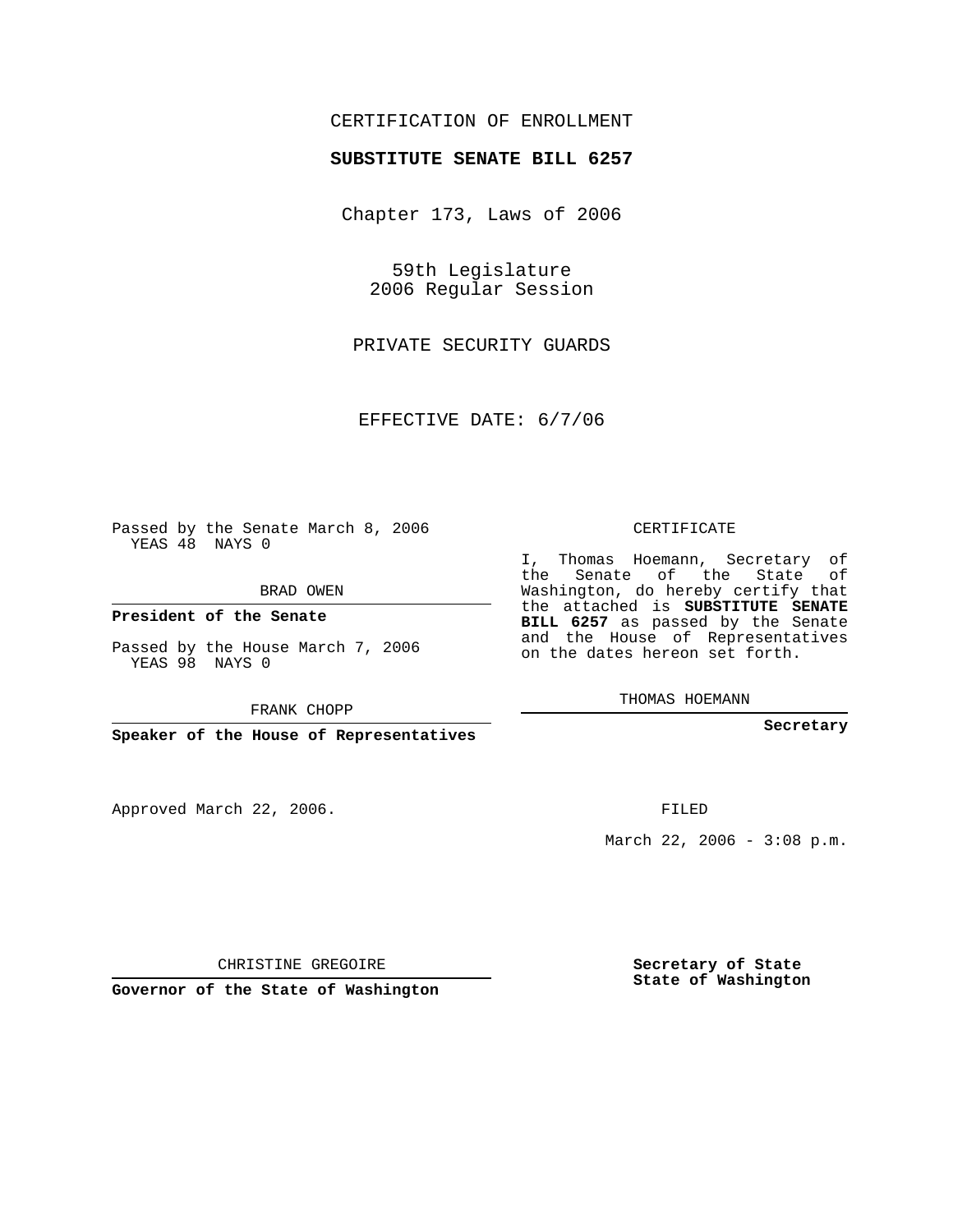## **SUBSTITUTE SENATE BILL 6257** \_\_\_\_\_\_\_\_\_\_\_\_\_\_\_\_\_\_\_\_\_\_\_\_\_\_\_\_\_\_\_\_\_\_\_\_\_\_\_\_\_\_\_\_\_

\_\_\_\_\_\_\_\_\_\_\_\_\_\_\_\_\_\_\_\_\_\_\_\_\_\_\_\_\_\_\_\_\_\_\_\_\_\_\_\_\_\_\_\_\_

AS AMENDED BY THE HOUSE

Passed Legislature - 2006 Regular Session

**State of Washington 59th Legislature 2006 Regular Session**

**By** Senate Committee on Labor, Commerce, Research & Development (originally sponsored by Senator Delvin)

READ FIRST TIME 01/25/06.

 1 AN ACT Relating to security guard licenses; and amending RCW 2 18.170.020.

3 BE IT ENACTED BY THE LEGISLATURE OF THE STATE OF WASHINGTON:

 4 **Sec. 1.** RCW 18.170.020 and 1991 c 334 s 2 are each amended to read 5 as follows:

6 The requirements of this chapter do not apply to:

 (1) A person who is employed exclusively or regularly by one employer and performs the functions of a private security guard solely in connection with the affairs of that employer, if the employer is not 10 a private security company;

11 (2) A sworn peace officer while engaged in the performance of the 12 officer's official duties;  $((\theta \cdot \hat{r}))$ 

 (3) A sworn peace officer while employed by any person to engage in off-duty employment as a private security guard, but only if the employment is approved by the chief law enforcement officer of the jurisdiction where the employment takes place and the sworn peace officer does not employ, contract with, or broker for profit other persons to assist him or her in performing the duties related to his or 19 her private employer<u>; or</u>